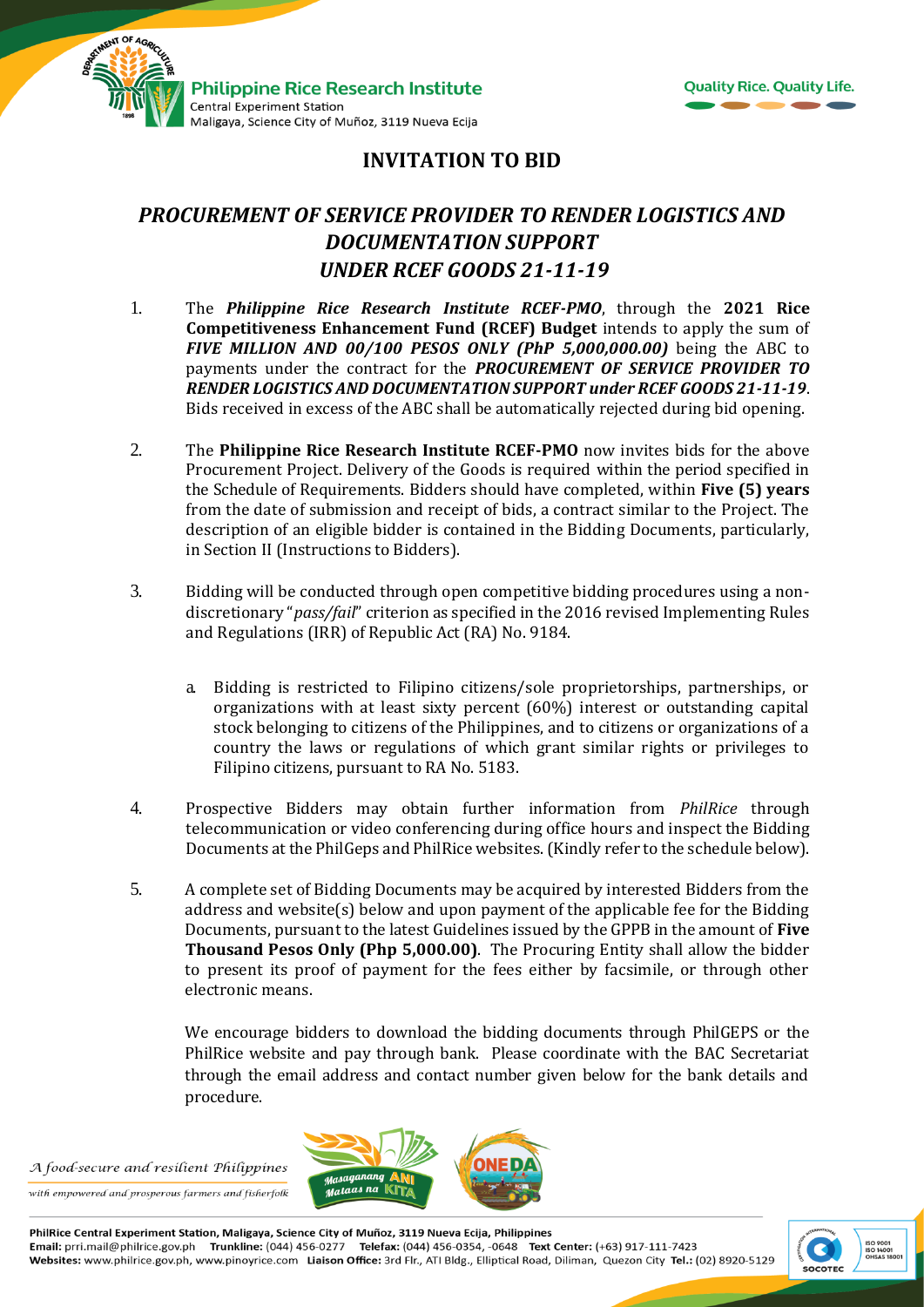



6. The **Philippine Rice Research Institute RCEF-PMO** will hold a Pre-Bid Conference through video conferencing or webcasting via zoom/webex on the date specified below which shall be open to all prospective bidders.

A Personal Meeting ID will be sent through SMS or email for each participant at least one day before the event. Prospective bidders need to signify their intention to participate by sending a formal letter thru email to the address given below.

- 7. Bids must be duly received by the BAC Secretariat at the address below on or before the date and time of the deadline. (i) manual submission or through courier at the office address indicated below*.* Late bids shall not be accepted.
- 8. All Bids must be accompanied by a bid security in any of the acceptable forms and in the amount stated in **ITB** Clause 14.

Bid opening shall be on **November 26, 2021; 09:30PM** at the address given below via Zoom/Webex. Bids will be opened in the presence of the bidder's representatives who choose to attend the activity.

- 9. The **Philippine Rice Research Institute RCEF-PMO** reserves the right to reject any and all bids, declare a failure of bidding, or not award the contract at any time prior to contract award in accordance with Sections 35.6 and 41 of the 2016 revised IRR of RA No. 9184, without thereby incurring any liability to the affected bidder or bidders.
- **10. DA-PHILRICE DOES NOT CONDONE ANY FORM OF SOLICITATION ON ANY PROSPECTIVE WINNING AND LOSING BIDDERS BY ANY OF OUR STAFF/EMPLOYEES OR ANY OTHER PARTY. ANY SORT OF THIS KIND SHALL BE REPORTED IMMEDIATELY TO THE OFFICE OF THE SECRETARY OF THE NATIONAL BUREAU OF INVESTIGATION (NBI) FOR ENTRAPMENT AND PROPER INVESTIGATION.**
- 11. Please refer to the following schedule of activities:

| <b>Activity</b>    | Date/Time                     | <b>Remarks</b>                                                                                                                                                           |
|--------------------|-------------------------------|--------------------------------------------------------------------------------------------------------------------------------------------------------------------------|
| 0f<br>Acceptance   | November $5 - 12$ ,           | Queries on the bidding documents only.                                                                                                                                   |
| through<br>queries | 2021<br>(Except)              |                                                                                                                                                                          |
| telephone or video | Holidays<br>and               |                                                                                                                                                                          |
| call with the BAC  | Weekends)                     |                                                                                                                                                                          |
| Secretariat        |                               |                                                                                                                                                                          |
|                    | 8:00AM<br>12:00<br>to<br>noon | Queries on the technical specifications<br>should be in formal writing sent<br>through email or fax, addressed to the<br>BAC Chairperson through the BAC<br>Secretariat. |
| of<br>Availability | November $5 - 26$ ,           | PhilGEPS,<br>Downloadable<br>through                                                                                                                                     |
|                    | $\sim$ $\sim$ $\sim$ $\sim$   |                                                                                                                                                                          |

A food-secure and resilient Philippines

with empowered and prosperous farmers and fisherfolk



PhilRice Central Experiment Station, Maligaya, Science City of Muñoz, 3119 Nueva Ecija, Philippines Email: prri.mail@philrice.gov.ph Trunkline: (044) 456-0277 Telefax: (044) 456-0354, -0648 Text Center: (+63) 917-111-7423 Websites: www.philrice.gov.ph, www.pinoyrice.com Liaison Office: 3rd Flr., ATI Bldg., Elliptical Road, Diliman, Quezon City Tel.: (02) 8920-5129